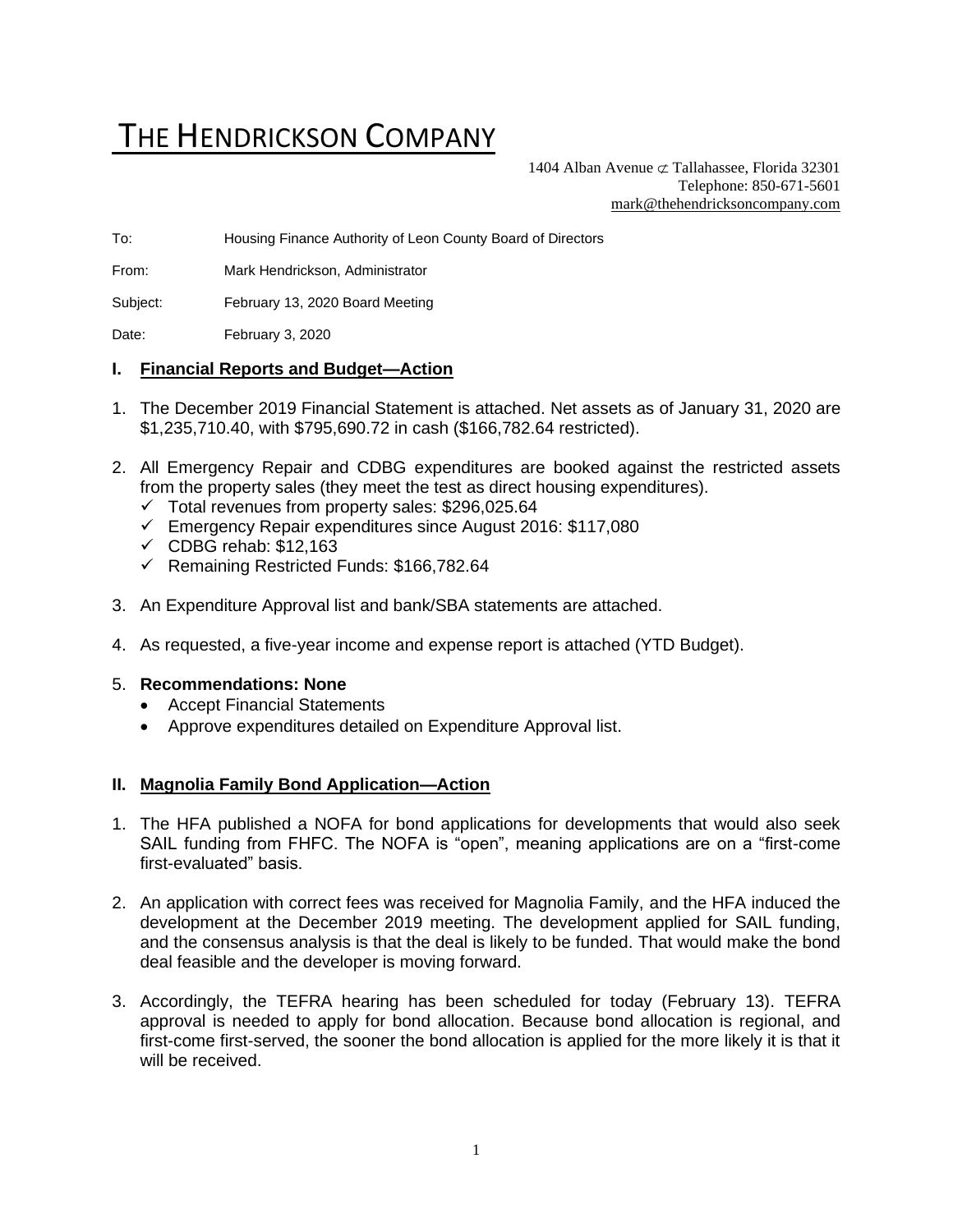- 4. The tentative timeline for the financing:
	- FHFC Board approval of SAIL scoring March 6
	- TEFRA approval consideration by BOCC March
	- SAIL scoring challenges completed July 1
	- Enter credit underwriting if not challenged April
	- Enter credit underwriting if challenged July
	- Credit underwriting complete Late 2020

#### 5. **Recommendation**: Request BOCC approval of TEFRA.

| Name                              | <b>Magnolia Family</b>                                                |
|-----------------------------------|-----------------------------------------------------------------------|
| Owner Entity*                     | Country Club Magnolia Family, LP                                      |
| Developer/Location                | New Affordable Housing Partners, LLC                                  |
|                                   | Atlanta, Georgia                                                      |
|                                   | Tallahassee Housing Economic Corporation                              |
|                                   | Tallahassee, Florida                                                  |
| Type                              | <b>New Construction</b>                                               |
| <b>Street Address</b>             | Canton Circle, 150' SW of the intersection of Canton Circle & Country |
|                                   | Club Drive                                                            |
| <b>County Commission District</b> | District 1, Bill Proctor                                              |
| Units                             | 130                                                                   |
| <b>Bedrooms</b>                   | 252                                                                   |
| # of Buildings                    | 5 residential buildings                                               |
| # of Stories                      | 3                                                                     |
| <b>Bond Request</b>               | \$15,000,000                                                          |
|                                   | \$115,385/unit                                                        |
| <b>TEFRA Approval</b>             | TBD                                                                   |
| <b>Total Cost</b>                 | \$24,623,515                                                          |
| Cost Per Unit                     | \$189,412                                                             |
| <b>Land Cost</b>                  | \$0-Ground Lease from Tallahassee Housing Authority                   |
|                                   | \$0//unit                                                             |
| Acquisition of Building Cost      | ΝA                                                                    |
| <b>Hard Construction Cost</b>     | \$16,314,670                                                          |
|                                   | \$125,497/unit                                                        |
| <b>General Contractor</b>         | TBD                                                                   |
| <b>Credit Enhancement</b>         | <b>TBD</b>                                                            |
| Set-Aside Period                  | 50 years                                                              |
| Set-Aside Levels                  | 10.0% (13 units) <33% AMI for 15 years, then 60% AMI                  |
|                                   | 90.0% (117 units) <60% AMI                                            |

#### **III. Multi-Family Bonds: Magnolia Terrace—Action**

- 1. An application for bond financing for the acquisition and rehabilitation of Magnolia Terrace was received and approved to move through the HFA process. A final credit underwriting is now available.
- 2. **Magnolia Terrace** is scheduled to close in late February 2020. The developer requested issuance of bonds in an amount not to exceed \$13,000,000 (current estimate \$11,880,000). The credit underwriting is complete, and the deal is ready for Board action. Bond counsel has prepared and distributed a resolution that gives final approvals necessary to sell and close bonds, including [summary only, please read resolution for full description]: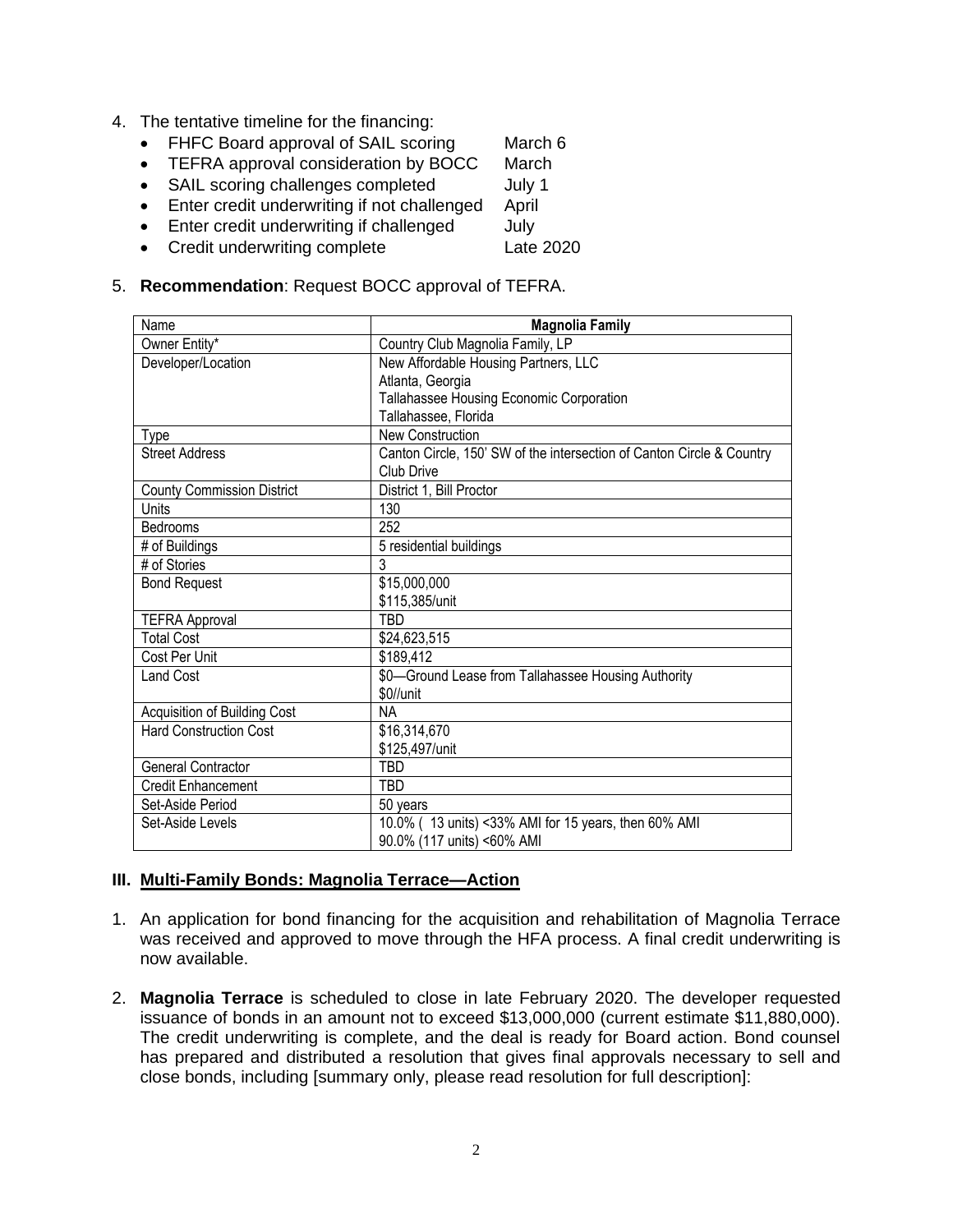- Approval of substantially final forms of bond and loan documents including, but not limited to, the Preliminary Official Statement, Indenture of Trust, Financing Agreement, Multifamily Loan and Security Agreement, Land Use Restriction Agreement, Subordination Agreement, Compliance Monitoring Agreement, Financial Monitoring Agreement, Construction Loan and Mortgage Servicing Agreement, Bond Purchase Agreement, Assignment of Management Agreement, Assignment of Collateral Agreements and Other Documents, Assignment of Security Instrument, Omnibus Assignment of Contracts, Plans, Permits, and Approvals, Agreement and Assignment Regarding General Contractor's Contract, Assignment of Housing Assistance Payments Contract, Termination Agreement, and Subordination, Non-Disturbance and Attornment Agreement;
- Approval of the final Credit Underwriting Report;
- Authorization of the issuance of the Bonds (subject to the parameters in the Resolution) and sale to the Underwriter;
- Official appointment of RBC Capital Markets LLC as Underwriter in connection with the sale of the Bonds;
- Official appointment of Seltzer Management Group, Inc., as compliance monitor, financial monitor and construction/loan servicer;
- Official appointment of The Bank of New York Mellon Trust Company, N.A. as Trustee;
- Authorization of appropriate Board members and members of the Issuer to execute documents and take all other actions necessary not inconsistent with the terms of the Resolution and subject to final approval by Bond Counsel and Issuer's Counsel; and
- Approval of the sale and transfer of the development to the Borrower and termination of existing land use restriction agreement.

| Name                              | <b>Magnolia Terrace</b>                                    |
|-----------------------------------|------------------------------------------------------------|
| Owner Entity*                     | LIH Magnolia Terrace, LP                                   |
| Developer/Location                | Levy Affiliated Holdings                                   |
|                                   | Santa Monica, CA 90401                                     |
| Type                              | Acquisition and Rehabilitation                             |
|                                   | Garden                                                     |
| <b>Street Address</b>             | 509 East Magnolia Dr, Tallahassee, FL 32301                |
| <b>County Commission District</b> | District 1, Bill Proctor                                   |
| Units                             | 108                                                        |
| <b>Bedrooms</b>                   | 232                                                        |
| # of Buildings                    | 17, 15 residential, 1 community room, and 1 office/laundry |
| # of Stories                      | $\mathfrak{p}$                                             |
| <b>Bond Request</b>               | \$11,880,000 or \$110,000/unit                             |
| <b>Housing Credit Equity</b>      | \$6,119,513<br>Hunt Capital \$0.8955 per \$1 HC            |
|                                   | \$56,662/unit                                              |
| <b>TEFRA Approval</b>             | $5 - 28 - 19$                                              |
| <b>Total Cost</b>                 | \$21,283,066                                               |
| Cost Per Unit                     | \$197,065                                                  |
| <b>Land Cost</b>                  | \$648,000 or \$6,000//unit                                 |
| Acquisition of Building Cost      | \$8,452,000 or \$78,259/unitt                              |
| <b>Hard Construction Cost</b>     | \$6,096,877                                                |
|                                   | \$56,453/unit                                              |
| General Contractor                | Wilshire Pacific Builders, LLC                             |
| <b>Credit Enhancement</b>         | Fannie Mae/CBRE                                            |
| Set-Aside Period                  | 30 years                                                   |
| Set-Aside Levels                  | 100% of the 108 units <60% AMI                             |

3. **Recommendation**: Adopt Resolution prepared by Bond Counsel giving final approvals for bond sale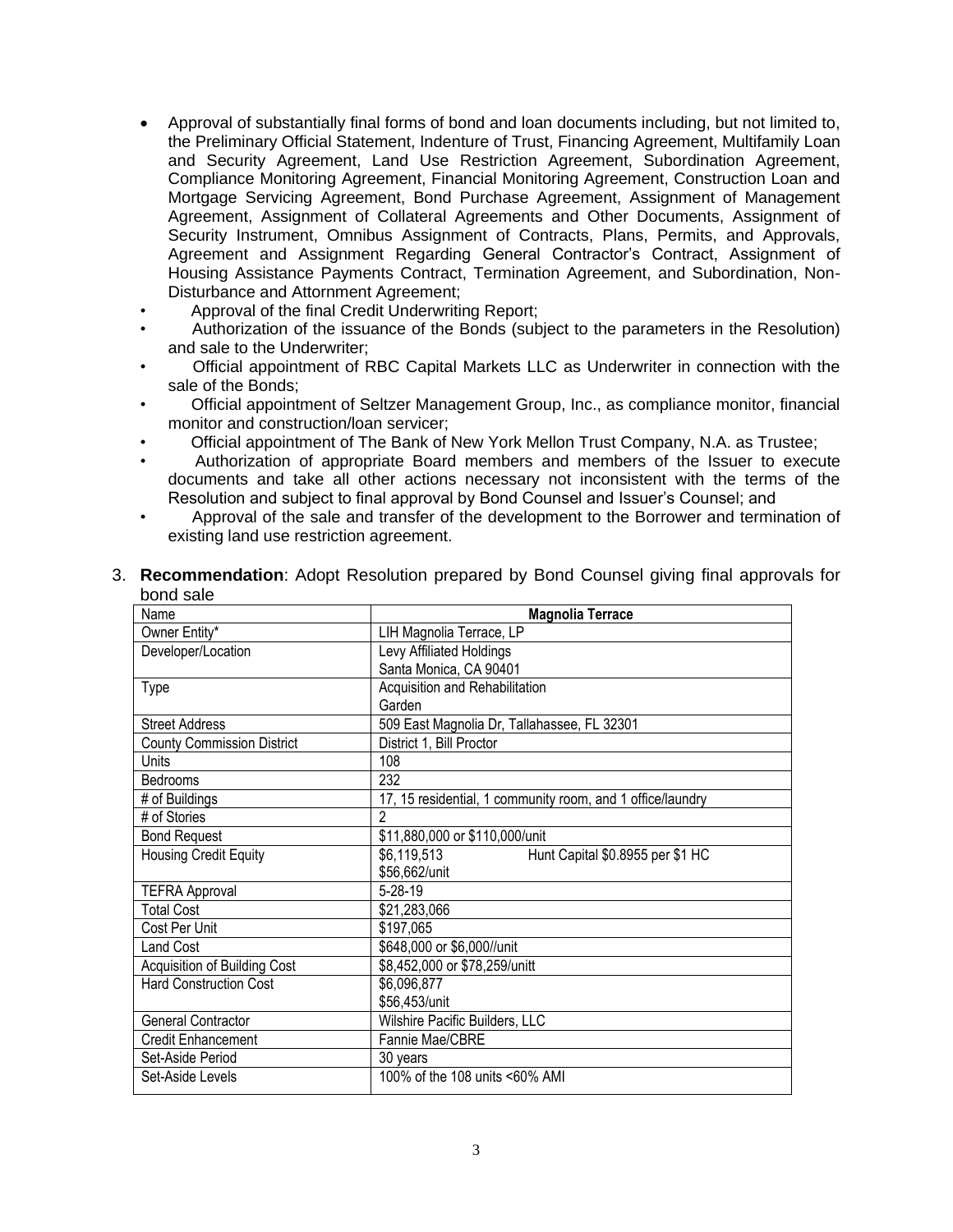### **IV. Emergency Repair Program—Informational**

- 1. The HFA authorized an emergency repair program, for minor repairs that need immediate attention—and are not covered by the County's SHIP Program. A total of \$50,000 has been committed for FY 19-20. Individual repairs are limited to \$1,650 per home (\$7,500 for senior or persons with special needs that reside in mobile homes).
- 2. Of the FY 19-20 allocation, \$15,115 has been reserved, with \$7,015 spent.
- 3. **Recommendation**: None.

### **V. Real Estate—Informational**

- 1. The Real Estate Division is responsible for selling surplus properties designated for affordable housing, with proceeds of the sale coming to the HFA.
- 2. Sales of seven properties by the Real Estate Division generated total revenues to the HFA of \$107,102. As of January 31, 2020, sales of 29 properties by Ketcham Realty have generated \$188,923.64 to the HFA. The new total is now \$296,025.64.

| PROPERTIES SOLD BY COUNTY        |                         |            |                     |          |            |            |                |  |  |
|----------------------------------|-------------------------|------------|---------------------|----------|------------|------------|----------------|--|--|
| Property                         | <b>Sales Price</b>      |            | <b>County Costs</b> |          | <b>HFA</b> |            | <b>Deposit</b> |  |  |
| Calloway Street                  | \$                      | 5,900.00   | \$                  | 700.00   | \$         | 5,200.00   | 3/29/2017      |  |  |
| 278 Oakview Drivie               | \$                      | 27,300.00  | \$                  | 775.00   | \$         | 26,525.00  | 1/5/2017       |  |  |
| 114 Osceola Street               | \$                      | 34,100.00  | \$                  | 1,523.00 | \$         | 32,577.00  | 8/29/2016      |  |  |
| 723 Frankie Lane Drive           | \$                      | 12,000.00  | \$                  | 700.00   | \$         | 11,300.00  | 12/1/2016      |  |  |
| 2109 Holton Street               | \$                      | 6,500.00   | \$                  | 1,700.00 | \$         | 4,800.00   | 2/15/2017      |  |  |
| 6009 Sam's Lane                  | \$                      | 3,000.00   | \$                  | 600.00   | \$         | 2,400.00   | 5/15/2018      |  |  |
| 7234 Dykes Road                  | \$                      | 25,000.00  | \$                  | 700.00   | \$         | 24,300.00  | 1/11/2019      |  |  |
| <b>TOTAL</b>                     | \$                      | 113,800.00 | \$                  | 6,698.00 | \$         | 107,102.00 |                |  |  |
| <b>PROPERTIES SOLD BY BROKER</b> |                         |            |                     |          |            |            |                |  |  |
| Property                         | <b>Sales Price</b>      |            | <b>Ketcham Fee</b>  |          |            | <b>HFA</b> | <b>Deposit</b> |  |  |
| 1506 Crown Ridge Road            | \$                      | 8,100.00   | \$                  | 1,500.00 | \$         | 6,600.00   | 5/10/2019      |  |  |
| 2997 Lilly Road                  | \$                      | 8,100.00   | \$                  | 1,500.00 | \$         | 6,600.00   | 5/10/2019      |  |  |
| 4060 Morgan Road                 | \$                      | 7,000.00   | \$                  | 1,500.00 | \$         | 5,500.00   | 5/10/2019      |  |  |
| 4037 Bishop Road                 | \$                      | 8,000.00   | \$                  | 1,500.00 | \$         | 6,500.00   | 5/10/2019      |  |  |
| 4033 Bishop Road                 | \$                      | 8,000.00   | \$                  | 1,500.00 | \$         | 6,500.00   | 5/10/2019      |  |  |
| 4043 Buster Road                 | \$                      | 8,000.00   | \$                  | 1,500.00 | \$         | 6,500.00   | 5/10/2019      |  |  |
| 2572 Tiny Leaf Road              | \$                      | 4,000.00   | \$                  | 1,000.00 | \$         | 3,000.00   | 5/17/2019      |  |  |
| 1209 Southern Street             | $\overline{\mathsf{S}}$ | 3,000.00   | \$                  |          | \$         | 3,000.00   | 5/17/2019      |  |  |
| 4065 Morgan Road                 | \$                      | 7,000.00   | \$                  | 122.50   | \$         | 6,877.50   | 6/5/2019       |  |  |
| Monday Road                      | \$                      | 15,000.00  | \$                  | 178.50   | \$         | 14,821.50  | 6/5/2019       |  |  |
| 12513 Forest Acres Trail         | \$                      | 9,500.00   | \$                  |          | \$         | 9,500.00   | 6/5/2019       |  |  |
| 2993 Lilly Road                  | \$                      | 8,100.00   | \$                  | 1,500.00 | \$         | 6,600.00   | 6/13/2019      |  |  |
| 714 Stafford Street              | \$                      | 15,000.00  | \$                  | 55.00    | \$         | 14,945.00  | 6/28/2019      |  |  |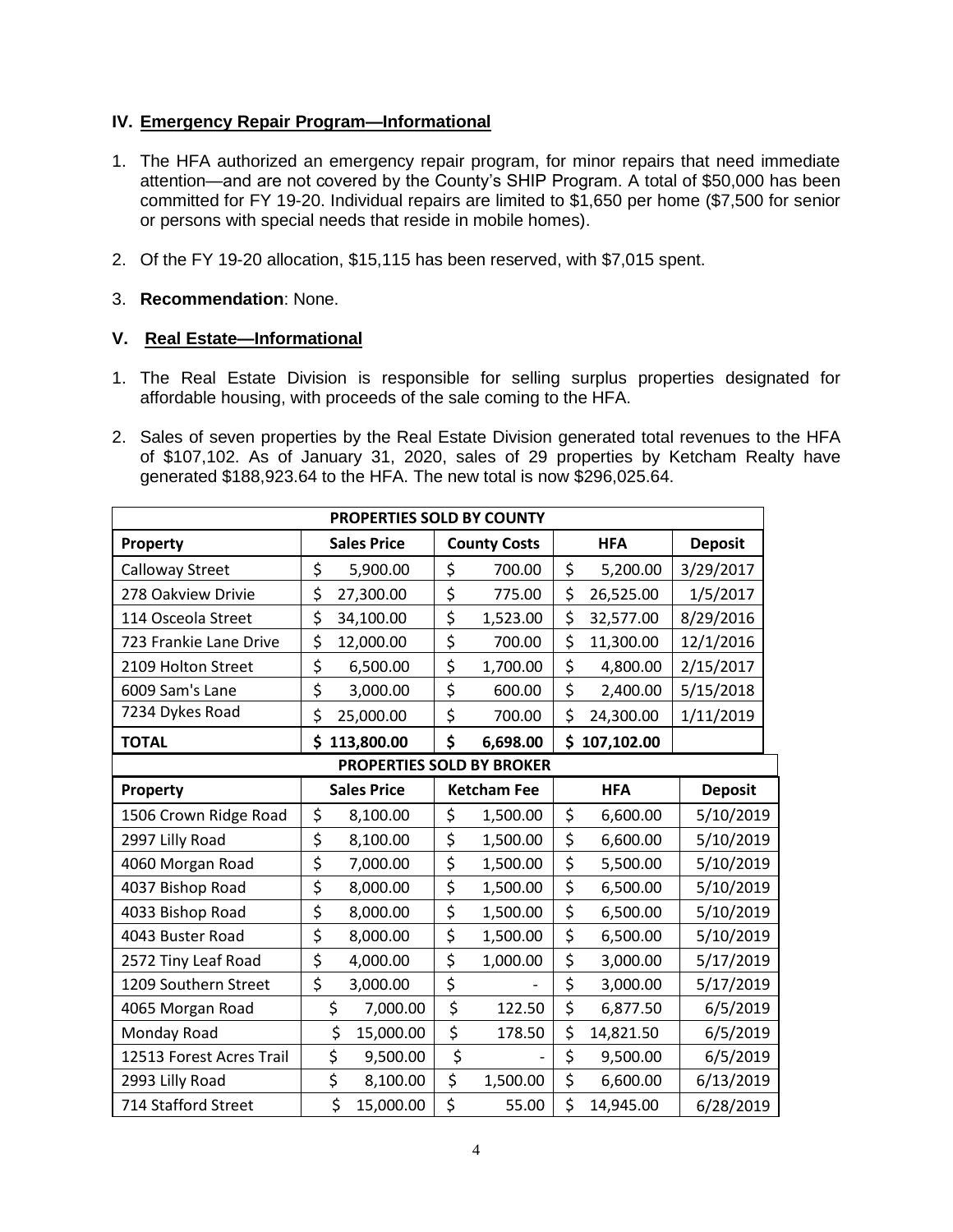| 2123 Flipper Street     | \$ | 4,000.00   | \$<br>1,500.00  | \$<br>2,500.00   | 7/26/2019  |
|-------------------------|----|------------|-----------------|------------------|------------|
| Lilly Road              | \$ | 7,000.00   | \$<br>122.50    | \$<br>6,877.50   | 7/26/2019  |
| <b>Craft Street</b>     | \$ | 6,000.00   | \$<br>115.50    | \$<br>5,884.50   | 7/26/2019  |
| 3529 Sunburst Loop      | \$ | 4,000.00   | \$<br>102.00    | \$<br>3,898.00   | 7/26/2019  |
| Moore Woods Rd          | \$ | 7,000.00   | \$<br>122.00    | \$<br>6,878.00   | 7/26/2019  |
| 7344 Poplar Point Drive | \$ | 9,000.00   | \$<br>1,816.56  | \$<br>7,183.44   | 8/13/2019  |
| 1017 Dover Street       | \$ | 6,750.00   | \$<br>905.00    | \$<br>5,845.00   | 8/28/2019  |
| Abraham Street          | \$ | 6,750.00   | \$<br>905.00    | \$<br>5,845.00   | 8/28/2019  |
| 1118 Clay Street        | \$ | 6,750.00   | \$<br>905.00    | \$<br>5,845.00   | 8/28/2019  |
| Calloway Street         | \$ | 6,750.00   | \$<br>905.00    | \$<br>5,845.00   | 8/28/2019  |
| <b>Delaware Street</b>  | \$ | 6,000.00   | \$<br>1,500.00  | \$<br>4,500.00   | 8/28/2019  |
| 2277 Saxon Street       | \$ | 2,500.00   | \$<br>1,000.00  | \$<br>1,500.00   | 10/10/2019 |
| 10715 Tebo Trail        | \$ | 20,000.00  | \$<br>1,154.30  | \$<br>18,845.70  | 11/21/2019 |
| 4046 Morgan Road        | \$ | 7,000.00   | \$<br>567.50    | \$<br>6,432.50   | 11/25/2019 |
| 5017 Dust Bowl Lane     | \$ | 3,543.00   | \$<br>1,543.00  | \$<br>2,000.00   | 12/28/2019 |
| 413 Great Lakes Street  | \$ | 3,600.00   | \$<br>1,500.00  | \$<br>2,100.00   | 1/29/2020  |
| <b>TOTAL</b>            | Ś. | 215,443.00 | \$<br>26,519.36 | \$<br>188,923.64 |            |

#### 3. **Recommendation**: None.

# **VI. Legal Update—Informational**

1. HFA Counsel will report on their activities.

#### 2. **Recommendation**: None.

# **VII. Occupancy Reports (Quarterly)—Informational**

1. Lakes at San Marcos is 95% occupied, up 3% for 2019. Magnolia Terrace is 100% occupied.

#### 2. **Recommendation**: None.

# **VIII. To-Do List—Informational**

| <b>To-Doltem</b>                                                                                              | <b>HFA</b> | <b>Admin</b> | <b>CAO</b> | <b>SL</b> | <b>NBN</b> | <b>Status</b>                                | <b>Completed</b> |
|---------------------------------------------------------------------------------------------------------------|------------|--------------|------------|-----------|------------|----------------------------------------------|------------------|
| August 2019                                                                                                   |            |              |            |           |            |                                              |                  |
| The Board directed the Administrator to<br>research who is buying the properties that<br>have been sold.      |            | Х            |            |           |            | Presented<br>January 2020                    | X                |
| January 2020                                                                                                  |            |              |            |           |            |                                              |                  |
| Dr. Sharkey requested a five-year income and<br>expense comparison                                            |            | Χ            |            |           |            | In February<br>Board packet                  |                  |
| Board directed Mr. Hendrickson to work with<br>Mr. White on visits to tiny homes and Westgate<br>developments |            | X            |            |           |            | Invitation<br>distributed to<br><b>Board</b> | x                |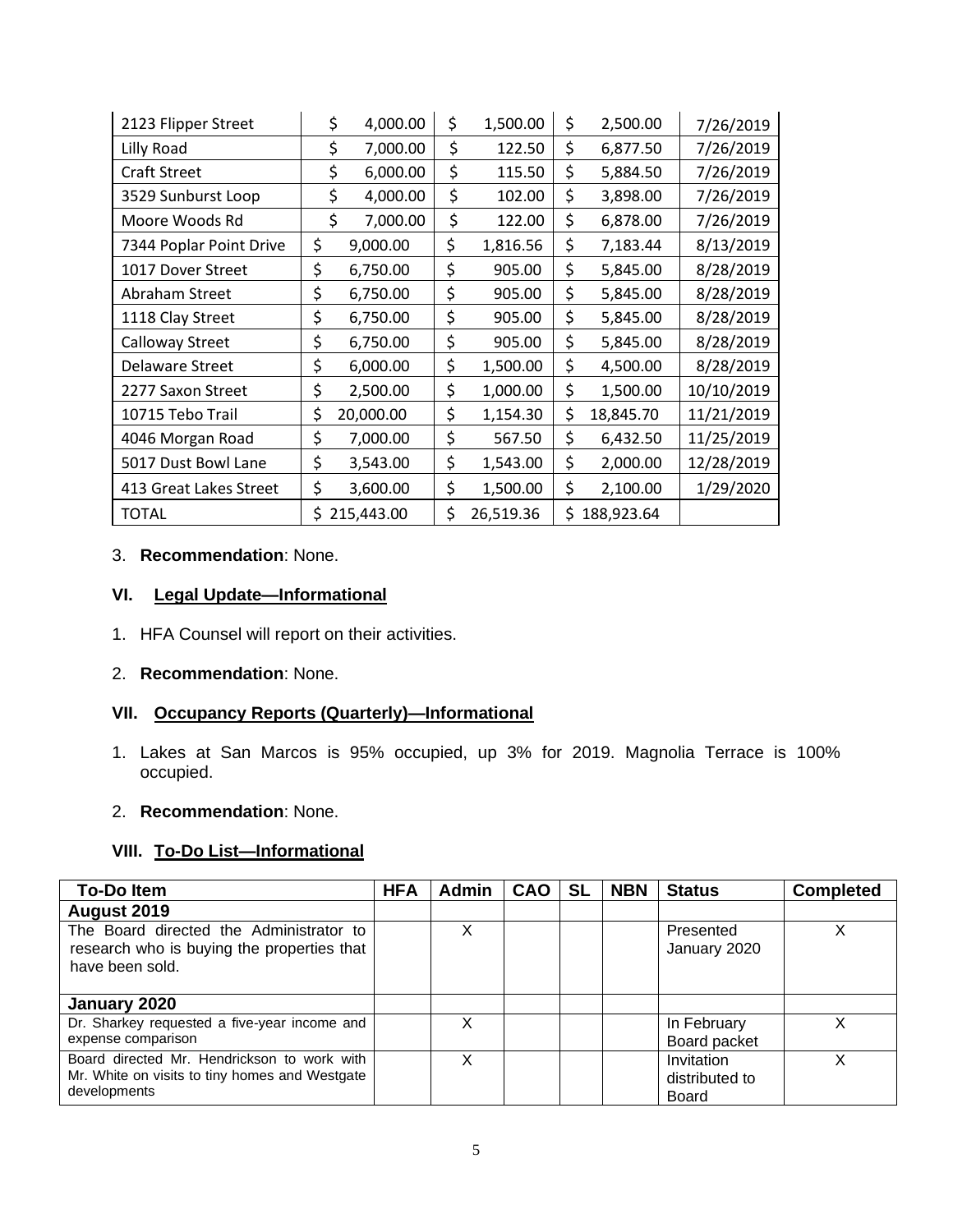## **IX. State Legislative Update—Informational**

- 1. The 2020 legislative session is underway.
- 2. Based upon the January 2020 Revenue Estimate, \$359.25 million will be available from the Housing Trust Funds for FY 20-21 appropriations. SHIP is \$251.74 million and FHFC Programs (SAIL) \$107.51 million.
- 3. Governor DeSantis recommended full funding in his proposed budget released November 18, stating, *"Despite our strong economy and low unemployment, finding affordable housing can be challenging. My budget provides \$387 million to fully fund Workplace and Affordable Housing Programs, with \$267.2 million for the SHIP and \$119.8 for the SAIL program."*
- 4. The Senate's initial budget also includes full funding of \$387 million. However, the initial House budget appropriates only \$147 million for housing, and sweeps \$200 million to general revenue. The Sadowski Coalition will be working to push for the Senate to hold firm in budget negotiations.
- 5. The difference between the two "full funding" numbers is that the Governor included anticipated trust fund balances from unanticipated revenues this fiscal year added to projected revenues for FY 20-21, while the Sadowski Coalition only uses the projected revenues. The difference is approximately \$31 million.
- 6. The full-funding SHIP distribution by County/City has been generated and is attached. With full funding, \$3,493,730 would come to Tallahassee-Leon County, with the County receiving \$1,194,506 and the City of Tallahassee \$2,299,224.
- 7. The legislator one-pagers are available under the Advocacy tab at [www.sadowskicoalition.com](http://www.sadowskicoalition.com/)
- 8. Senator Mayfield (R- Melbourne) introduced SB 306, which would prohibit transferring monies in the Housing Trust Funds to General Revenue or the Budget Stabilization Fund. A companion bill (HB 381) was filed by Representatives Silver (D-Palm Beach) and Killebrew (R-Polk County). This is significant because we have a Republican prime sponsor in the House for the first time. SB 306 was heard in its first committee February 3, and was reported favorably by unanimous vote.
- 9. **Recommendations**: None.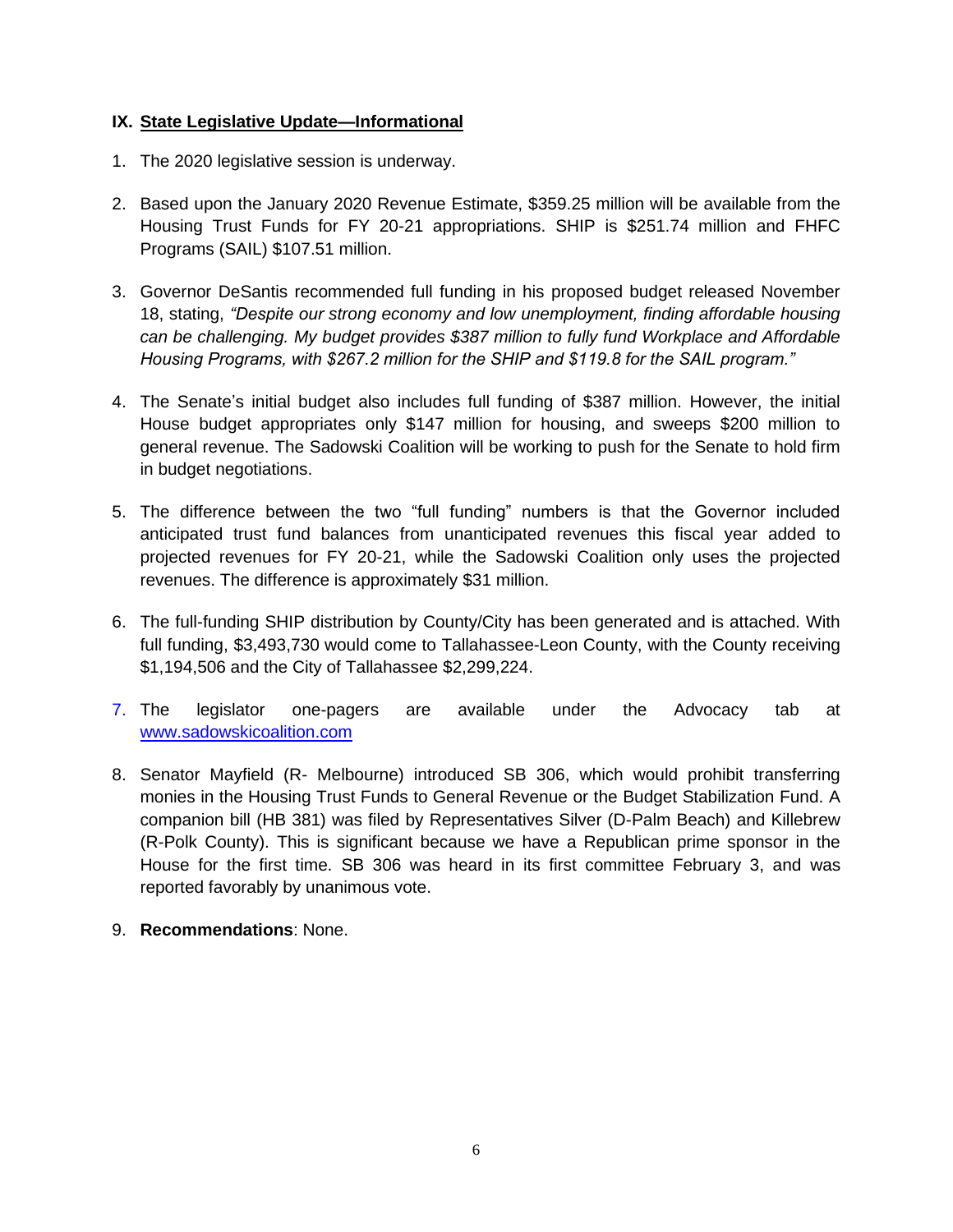# Appropriation of Housing Trust Fund Monies: \$359.25 Million

Revenue Estimate from January 2020 REC Conference

|                               | <b>GOVERNOR</b> | <b>SENATE</b> | <b>HOUSE</b>  | <b>FINAL BUDGET</b> | <b>FINAL BUDGET</b> |
|-------------------------------|-----------------|---------------|---------------|---------------------|---------------------|
|                               |                 |               |               | FY 20-21            | FY 19-20            |
| <b>FHFC: SAIL &amp; other</b> | \$119,800,000   | \$119,800,000 | \$48,800,000  |                     | \$39,040,000        |
| <b>FHFC</b>                   |                 |               |               |                     |                     |
| <b>Line 2281</b>              |                 |               |               |                     |                     |
| <b>SHIP</b>                   | \$267,200,000   | \$267,200,000 | \$73,200,000  |                     | \$46,560,000        |
| <b>Line 2282</b>              |                 |               |               |                     |                     |
| <b>Hurricane Housing</b>      | \$0             | \$0           | \$25,000,000  |                     | \$65,000,000        |
| <b>Recovery Program</b>       |                 |               |               |                     |                     |
| (SHIP-like program for        |                 |               |               |                     |                     |
| <b>Hurricane Michael</b>      |                 |               |               |                     |                     |
| disaster counties only)       |                 |               |               |                     |                     |
| 2282A                         |                 |               |               |                     |                     |
| <b>Rental Recovery Loan</b>   | \$0             | \$0           | \$0           |                     | \$50,000,000        |
| <b>Program (SAIL-like</b>     |                 |               |               |                     |                     |
| program (for Hurricane        |                 |               |               |                     |                     |
| <b>Michael disaster</b>       |                 |               |               |                     |                     |
| counties only)                |                 |               |               |                     |                     |
| Line                          |                 |               |               |                     |                     |
| <b>TOTAL HOUSING</b>          | \$387,000,000   | \$387,000,000 | \$147,000,000 |                     | \$200,600,000       |
| <b>SHTF SWEEP</b>             | \$0\$           | \$0           | \$65,000,000  |                     | \$10,000,000        |
| <b>LGHTF SWEEP</b>            | \$0             | \$0           | \$135,000,000 |                     | \$115,000,000       |
| <b>TOTAL SWEEP</b>            | \$0             | \$0           | \$200,000,000 |                     | \$125,000,000       |
| <b>Unallocated SHTF</b>       | \$0             |               |               |                     | \$300,000           |
| <b>Unallocated LGHTF</b>      | \$0             |               |               |                     | \$7,060,000         |

#### **Proviso/Back of the Bill for FHFC in Governor's Budget:**

- 20% of each SAIL development for person with special needs or the elderly
- \$20 million of SAIL for workforce housing in the Keys
- SHIP funds shall prioritize funding to assist with hurricane housing recovery before routine and customary use of funds
- \$500,000 from SHIP for Catalyst Training

#### **Proviso/Back of the Bill for FHFC in Senate Budget**:

- $\overline{\bullet}$  10% of FHFC funds for competitive grant program for housing developments for persons with developmental disabilities
- \$500,000 for Catalyst (SHIP)

#### **Proviso/Back of the Bill for FHFC in House Budget**:

- \$15 million of HHRP distributed like SHIP to counties impacted by Hurricane Michael, based upon damage assessments
- \$10 million of DPA in Bay, Jackson, Gulf, Calhoun, Gadsden, Washington, Liberty, Franklin, Wakulla, Taylor & Holmes counties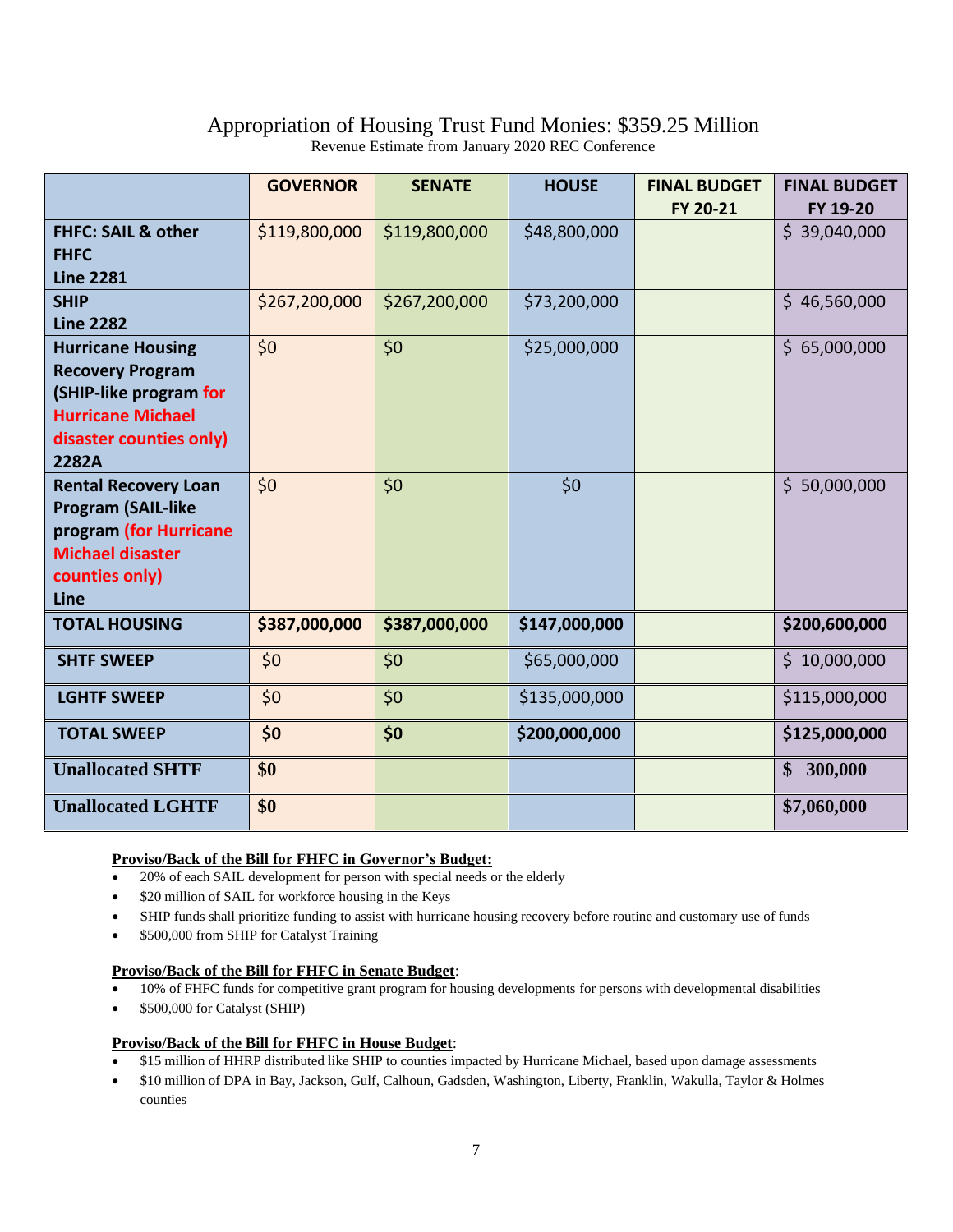| <b>Additional Homeless Funding from General Revenue or DCF Trust Funds</b> |                                                   |            |                              |            |  |  |  |  |
|----------------------------------------------------------------------------|---------------------------------------------------|------------|------------------------------|------------|--|--|--|--|
| Item                                                                       | Amount                                            | Line Item  | Source                       | Agency     |  |  |  |  |
| <b>Challenge Grants</b>                                                    | \$3,181,500                                       | 350        | <b>GR</b>                    | <b>DCF</b> |  |  |  |  |
| Federal Emergency Shelter                                                  | \$6,950,886                                       | 351        | Federal Grants TF &          | <b>DCF</b> |  |  |  |  |
| <b>Grant Program</b>                                                       | \$852,507                                         |            | <b>Welfare Transition TF</b> |            |  |  |  |  |
| Homeless Housing Assistance                                                | \$3,000,000                                       | 352        | <b>GR</b>                    | <b>DCF</b> |  |  |  |  |
| Grants (staffing for 27                                                    |                                                   |            |                              |            |  |  |  |  |
| homeless lead agencies)                                                    |                                                   |            |                              |            |  |  |  |  |
| Tampa Hillsborough                                                         | \$250,000                                         |            | <b>GR</b>                    | <b>DEO</b> |  |  |  |  |
| Homeless Initiative- Shared                                                |                                                   |            |                              |            |  |  |  |  |
| Housing (SB 2490) Senate                                                   |                                                   |            |                              |            |  |  |  |  |
| <b>Homeless Veteran Homeless</b>                                           | \$190,000                                         | 352 Senate | <b>GR</b>                    | <b>DCF</b> |  |  |  |  |
| Assistance- Brevard (S1186)                                                |                                                   |            |                              |            |  |  |  |  |
| Transition House of Starke-                                                | \$250,000                                         | 352 Senate | <b>GR</b>                    | <b>DCF</b> |  |  |  |  |
| Homeless Relief Program                                                    |                                                   |            |                              |            |  |  |  |  |
| (S1811)                                                                    |                                                   |            |                              |            |  |  |  |  |
| Metropolitan Ministries- First                                             | \$800,000                                         | 352 Senate | <b>GR</b>                    | <b>DCF</b> |  |  |  |  |
| Hug Program- Pasco &                                                       |                                                   |            |                              |            |  |  |  |  |
| Pinellas (S2361)                                                           |                                                   |            |                              |            |  |  |  |  |
| Metropolitan Ministries-                                                   | \$250,000                                         | 352 Senate | <b>GR</b>                    | <b>DCF</b> |  |  |  |  |
| Miracles for Pasco Program                                                 |                                                   |            |                              |            |  |  |  |  |
| (S2365)                                                                    |                                                   |            |                              |            |  |  |  |  |
| Connecting Everyone with                                                   | \$716,000                                         | 352 Senate | <b>GR</b>                    | <b>DCF</b> |  |  |  |  |
| Second Chances-Leon &                                                      |                                                   |            |                              |            |  |  |  |  |
| surrounding counties (S1532)                                               |                                                   |            |                              |            |  |  |  |  |
| Citrus Health Network- Safe                                                | \$100,000                                         | 352 House  | <b>GR</b>                    | <b>DCF</b> |  |  |  |  |
| Haven for Homeless Youth                                                   |                                                   |            |                              |            |  |  |  |  |
| (HB 4165)                                                                  |                                                   |            |                              |            |  |  |  |  |
| Transition House (of St.                                                   | \$100,000                                         | 352 House  | <b>GR</b>                    | <b>DCF</b> |  |  |  |  |
| Cloud)- Homeless Veterans                                                  |                                                   |            |                              |            |  |  |  |  |
| (Osceola County)                                                           |                                                   |            |                              |            |  |  |  |  |
|                                                                            | <b>Other Projects Funded from General Revenue</b> |            |                              |            |  |  |  |  |
| Item                                                                       | Amount                                            | Line Item  | Source                       | Agency     |  |  |  |  |
| Casa Familia Village Phase                                                 | \$425,000                                         | 2272       | <b>GR</b>                    | <b>DEO</b> |  |  |  |  |
| II (HB 3157) House                                                         |                                                   |            |                              |            |  |  |  |  |
| Windley Key & Key Heights                                                  | \$1,000,000 House                                 | 2272       | <b>GR</b>                    | <b>DEO</b> |  |  |  |  |
| <b>Affordable Housing Project</b>                                          | 250,000 Senate                                    |            |                              |            |  |  |  |  |
| (HB 3709) (SB 2086)                                                        |                                                   |            |                              |            |  |  |  |  |
| Calhoun County Affordable                                                  | \$750,000                                         | 2272       | <b>GR</b>                    | <b>DEO</b> |  |  |  |  |
| Workforce Housing (HB                                                      |                                                   |            |                              |            |  |  |  |  |
| 9109) House                                                                |                                                   |            |                              |            |  |  |  |  |
| <b>Gulf County Affordable</b>                                              | \$750,000                                         | 2272       | <b>GR</b>                    | <b>DEO</b> |  |  |  |  |
| Workforce Housing (HB                                                      |                                                   |            |                              |            |  |  |  |  |
| 9111) House                                                                |                                                   |            |                              |            |  |  |  |  |
| Neighborworks Florida                                                      | \$200,000                                         | 2272       | <b>GR</b>                    | <b>DEO</b> |  |  |  |  |
| Collaborative- Catalyst for                                                |                                                   |            |                              |            |  |  |  |  |
| <b>Florida Communities (HB</b>                                             |                                                   |            |                              |            |  |  |  |  |
| 4071) House                                                                |                                                   |            |                              |            |  |  |  |  |
| Habitat for Humanity                                                       | \$60,000                                          | 2272       | <b>GR</b>                    | <b>DEO</b> |  |  |  |  |
| Hernando County (SB 2279)                                                  |                                                   |            |                              |            |  |  |  |  |
| Senate                                                                     |                                                   |            |                              |            |  |  |  |  |